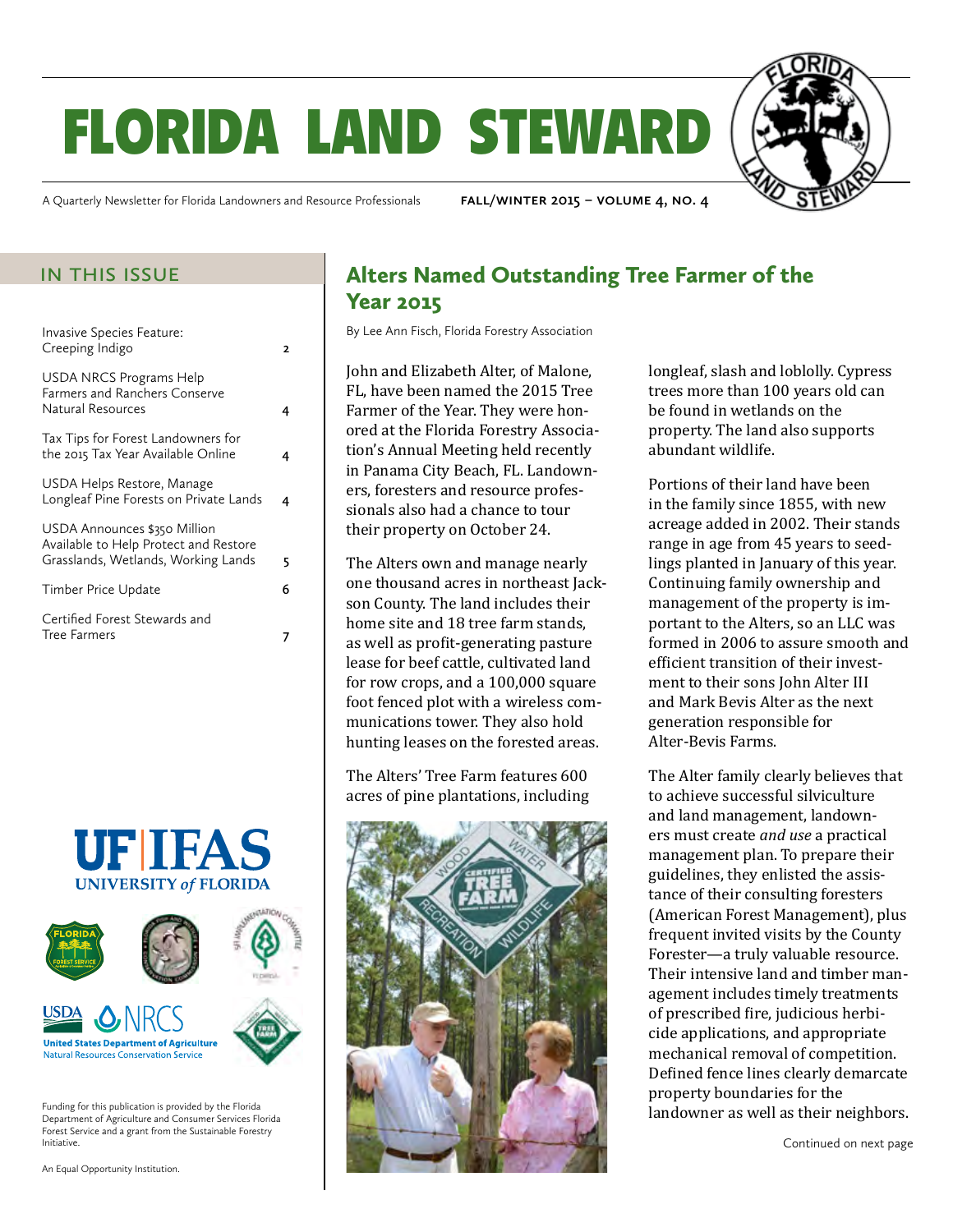<span id="page-1-0"></span>Alters Named Outstanding Tree Farmer of the Year 2015...continued from previous page



John Alter also believes that advocacy is an essential responsibility for landowners. As such, he has taken part in nearly ten visits to lawmakers in Washington, D.C., and Tallahassee, FL. According to Alter, face-to-face relationships are valuable to the support of the entire forest products industry.

"State and national forestry organizations do a great job of representing us at their respective levels, but that personal touch by the landowner is often what makes the difference," said Alter.

Alter also believes in the importance of working with the media to educate the public about the forest industry.

Alter serves on the National Public Affairs Committee of the American Tree Farm System. He is also active on the Florida Forestry Association's Communications Committee and serves on the Association's Board of Directors. In 2012, he was appointed by Gov. Rick Scott to serve on the Governing Board of the Northwest Florida Water Management District.



The Alter Family is proud to be selected as Florida's 2015 Tree Farmer of the Year. It has been their intent to actively promote and practice good forestry by using best management practices, and through community outreach and education.

**For information on land management planning, succession planning, available assistance, and a variety of related topics, see the Florida Land Steward web site at <http://floridalandsteward.org/>.**

### Invasive Species Feature: Creeping Indigo

Creeping Indigo (*Indigofera spicata*) is a legume that is native to Africa. It was introduced in Gainesville, FL around 1925 to investigate nitrogen fixation and the plant's potential as a livestock forage. While it is likely a good nitrogen fixer, it is NOT a good forage and was found in the 1930s to be toxic to livestock.

This plant is a low growing legume with pink blooms, somewhat like those of clover, and small slender bean-like seed pods. The leaves and Continued on next page

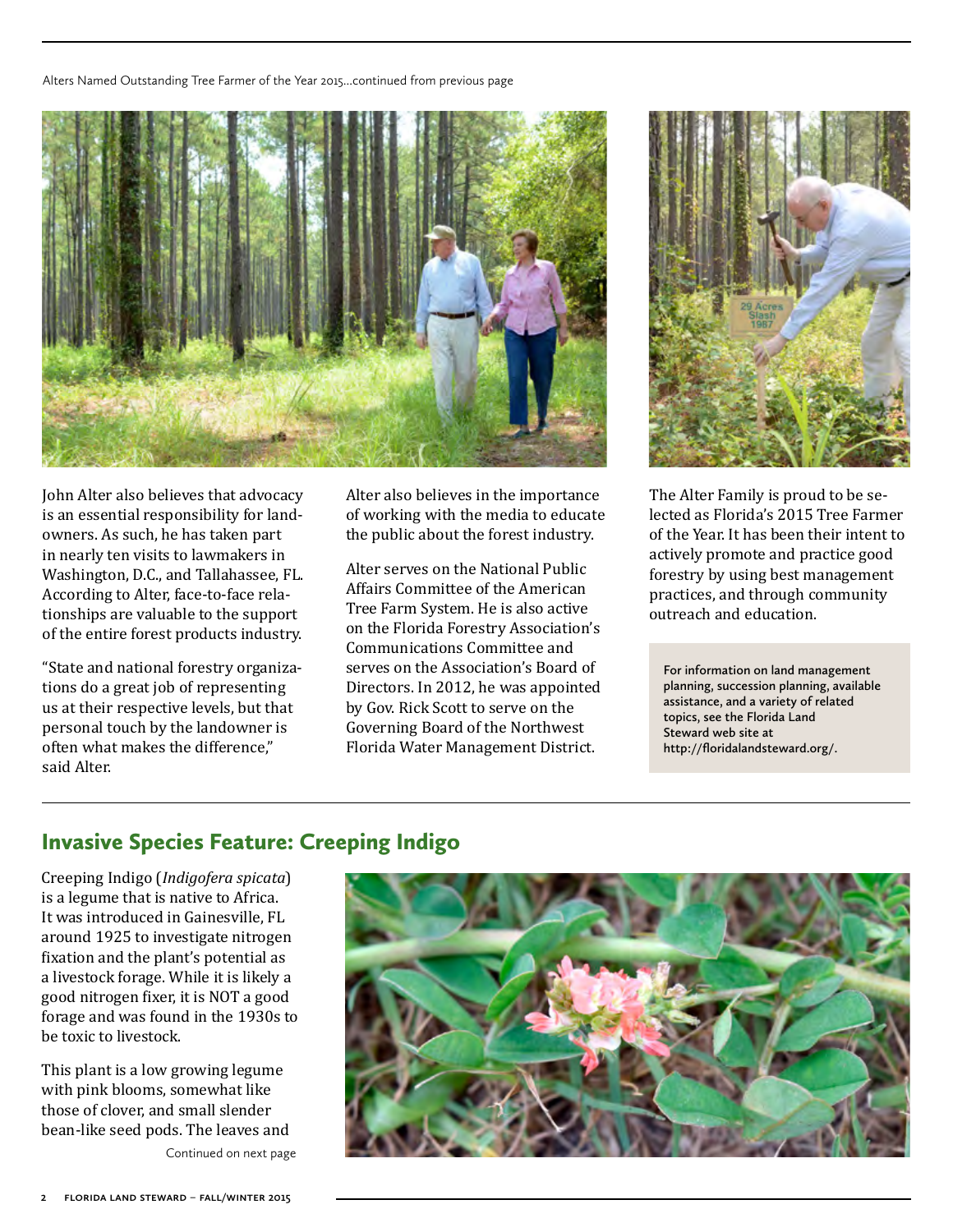#### Invasive Species Feature: Creeping Indigo...continued from previous page



stems are hairy. Leaves contain seven to nine leaflets, and the prostrate stems creep along the soil surface. The plant can also form mats underneath a healthy pasture canopy, making it even more difficult to find if it migrates to pastures. Flowers grow from the base of the leaves and contain many pink blooms. Seed pods are about 1 inch in length and stiff, growing in dense downwardpointing clusters. The perennial root is a taproot, capable of growing at least two feet deep.

Creeping indigo should not be confused with hairy indigo (*Indigofera hirsuta*), which can approach waist height. Creeping indigo will barely rise above the toe of your boots.

#### **Toxicity**

Creeping indigo is toxic to horses, cattle, sheep, rabbits, goats, guinea pigs, and fowl. Horses suffer from central nervous system disturbance, with seizures, corneal opacity, ulcerations and redness of gums, and miscarriages or abortions. Cattle are susceptible to creeping indigo poisoning when the diet contains >50% creeping indigo. Symptoms of cattle

poisoning include dullness, anorexia, muscular twitching, aimless walking, pressing head against objects, alternating diarrhea and constipation, abortion, and stillborn calves. Postmortem findings typically include kidney and liver lesions, as well as lung and intestinal hemorrhaging, liver cirrhosis and hepatitis.

#### **Control**

Mechanical control may be a feasible option if the population is small when you find it. If you pull or hoe the plants, make sure you remove and destroy any seeds as well as the plants. Seed can be viable surprisingly early and the stem and leaves remain toxic after they die and dry. The plant has a deep tap root, so mechanical control can be challenging.

Chemical control is under investigation but GrazonNext HL applied at a rate of 24 oz. per acre may be effective as it has good control of other legumes. As always, ensure that you use proper personal protective equipment when using herbicides and follow all instructions on product labels.

Remember the dead plants in your pasture are still a threat. Manure from animals grazing treated pastures or hay from treated fields should not be used for compost. Inspect your pastures and lawns for creeping indigo and other toxic plants. Your livestock and your neighbor's livestock rely on your vigilance. If you suspect you have creeping indigo in your pastures, contact your local County Agent for assistance in identification and management.

**For more information on invasive exotic species, assistance, and regional efforts to prevent and control infestations see the Florida Invasive Species Partnership web site at [http://www.floridainvasives.org/.](http://www.floridainvasives.org/)**

#### **References**

**Sharon Gamble.** Creeping Indigo (*Indigo spicata*) – Toxic to Livestock [http://www.](http://www.volusia.org/core/fileparse.php/4179/urlt/Creeping-Indigo.pdf) [volusia.org/core/fileparse.php/4179/urlt/](http://www.volusia.org/core/fileparse.php/4179/urlt/Creeping-Indigo.pdf) [Creeping-Indigo.pdf](http://www.volusia.org/core/fileparse.php/4179/urlt/Creeping-Indigo.pdf)

**Dr. Rob MacKay.** Creeping Indigo Toxicity [http://largeanimal.vethospitals.ufl.](http://largeanimal.vethospitals.ufl.edu/2014/11/03/creeping-indigo-toxicity/) [edu/2014/11/03/creeping-indigo-toxicity/](http://largeanimal.vethospitals.ufl.edu/2014/11/03/creeping-indigo-toxicity/)

**Sellers, Carlisle and Wiggins.** South Florida Beef Forage Program. Creeping Indigo: A Small, Yet Lethal Plant [http://sfbfp.ifas.ufl.edu/articles/](http://sfbfp.ifas.ufl.edu/articles/article_2013_june.shtml) [article\\_2013\\_june.shtml](http://sfbfp.ifas.ufl.edu/articles/article_2013_june.shtml)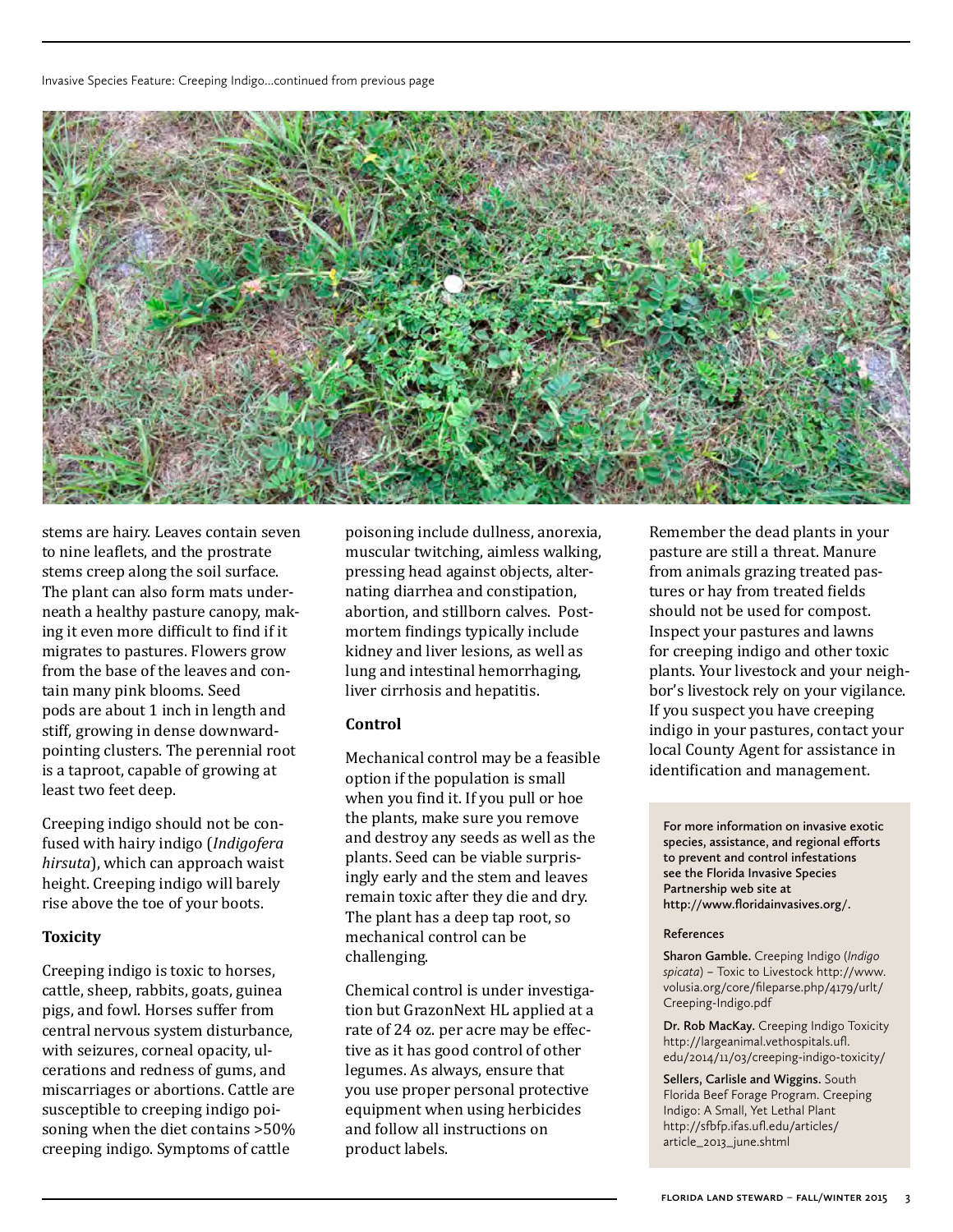### <span id="page-3-0"></span>USDA NRCS Programs Help Farmers and Ranchers Conserve Natural Resources

Florida farmers and ranchers can apply until Dec. 18, 2015 for financial and technical assistance from USDA's Natural Resources Conservation Service (NRCS) programs for fiscal year 2016 funding. Although applications are accepted on a continuous basis for all programs, funding selections are typically made once a year.

Through the **Environmental Quality Incentives Program (EQIP)**, landowners may receive financial and technical assistance to improve soil, water, air, plants, animals and related resources. Eligible land includes cropland, rangeland, pastureland, private non-industrial forestland and other farm or ranch lands.

### The **Agricultural Conservation Easement Program (ACEP)**

provides financial and technical assistance to conserve agricultural lands and wetlands. Agricultural Land Easements help farmers and ranchers keep their land in agriculture. Eligible partners are Indian tribes, state and local governments and non-governmental organizations that have farmland or grassland protection programs. Wetland Reserve Easements offer technical and financial assistance directly to private landowners and Indian tribes to restore, protect and enhance wetlands through the purchase of a wetland easement.

# Application deadline for financial assistance December 18

Begin by visiting your local NRCS field office and requesting help developing a conservation plan. To learn about these programs and other technical and financial assistance available from NRCS, contact your local NRCS field office. Find your local office online at [http://offices.sc.egov.](http://offices.sc.egov.usda.gov/locator/app?agency=nrcs) [usda.gov/locator/app?agency=nrcs](http://offices.sc.egov.usda.gov/locator/app?agency=nrcs)

# Tax Tips for Forest Landowners for the 2015 Tax Year Available Online



Federal income tax laws can influence a private woodland owner's financial decisions about land management. Yet, special favorable tax provisions on timber that are intended to encourage private forest management and stewardship are commonly unknown. To help woodland owners in filing their 2015 tax

returns, this publication, by Dr. Linda Wang, USDA Forest Service National Timber Tax Specialist, explains the federal income tax laws on timber. The information is not legal or accounting advice. It is current as of September 30, 2015. This publication is available at <http://www.timbertax.org>

### USDA Helps Restore, Manage Longleaf Pine Forests on Private Lands

USDA's Natural Resources Conservation Service (NRCS) is providing \$10.6 million to aid forest managers restoring longleaf pine ecosystems on private lands in nine states, including \$1,278,000 for Florida. The **Longleaf Pine Initiative** has helped restore more than 240,000 acres of longleaf forests. NRCS provides

technical and financial assistance to help landowners and land managers plant longleaf as well as manage longleaf forests through practices like prescribed burning.

Assistance is available to land managers in Alabama, Florida, Georgia, Louisiana, Mississippi, North

Carolina, South Carolina, Texas and Virginia. Interested landowners are encouraged to contact their local USDA service center. An directory is online at [http://offices.sc.egov.usda.](http://offices.sc.egov.usda.gov/locator/app?agency=nrcs) [gov/locator/app?agency=nrcs](http://offices.sc.egov.usda.gov/locator/app?agency=nrcs)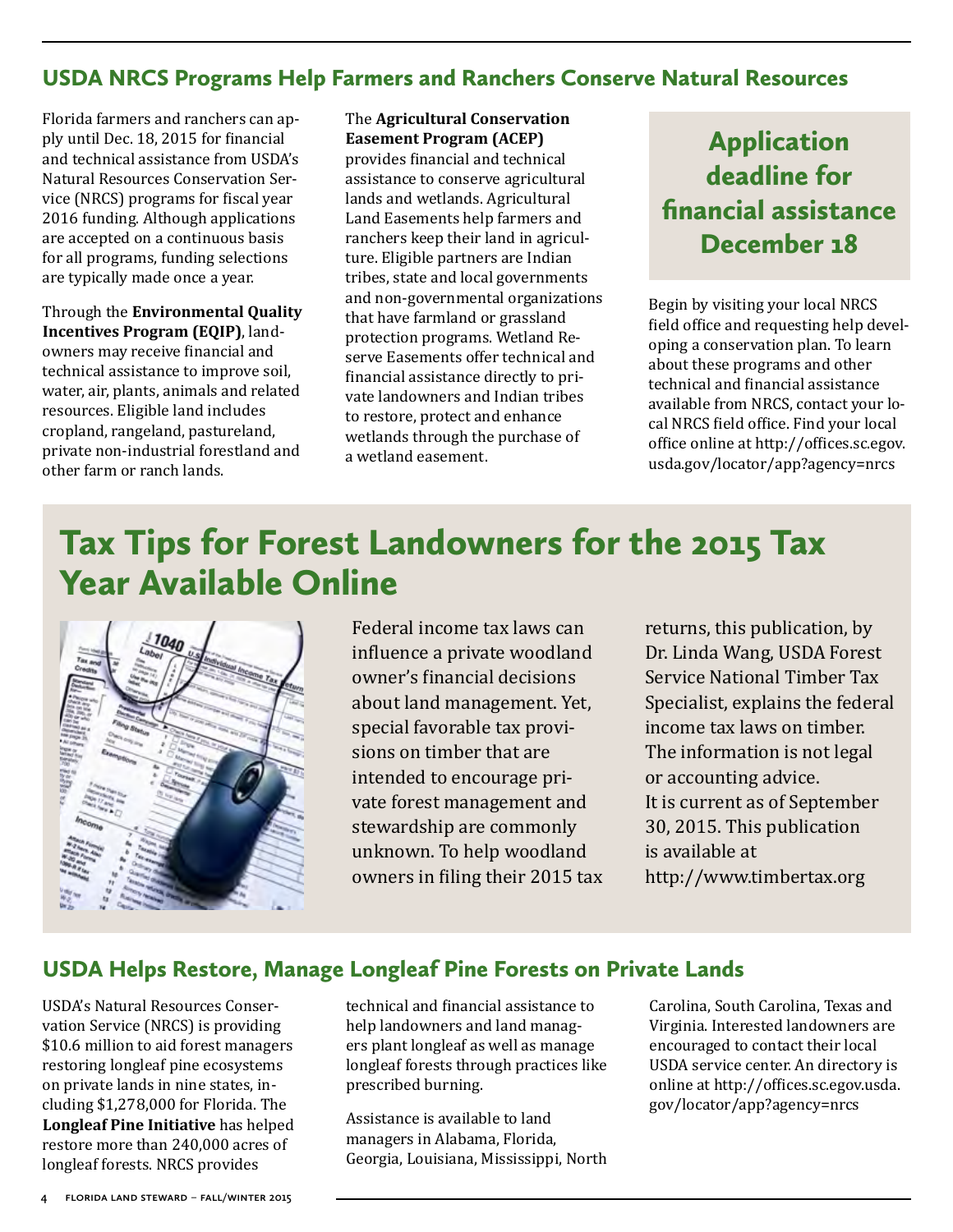### <span id="page-4-0"></span>USDA Announces \$350 Million Available to Help Protect and Restore Grasslands, Wetlands, Working Lands

Agricultural Secretary Tom Vilsack has announced the availability of \$350 million to help landowners protect and restore key farmlands, grasslands and wetlands across the nation. The funding is provided through the **Agricultural Conservation Easements Program (ACEP)**, administered by USDA's **Natural Resources Conservation Service (NRCS)**. The program was created by the 2014 Farm Bill to protect critical water resources and wildlife habitat, and encourage private owners to maintain land for farming and ranching. Through the voluntary sale of an easement, landowners limit future development to protect these key resources.

"NRCS is committed to preserving working agricultural lands to help protect the long-term viability of farming as well as restoring and

protecting vital wetlands that provide important wildlife habitat and improve water quality," said Russell Morgan, state conservationist for NRCS Florida.

ACEP's agricultural land easements also support environmental quality, wildlife habitat, historic preservation and protection of open spaces. Native American Tribes, state and local governments and non-governmental organizations that have farmland or grassland protection programs are eligible to partner with NRCS to purchase conservation easements.

Wetland reserve easements allow landowners to restore and protect habitat for wildlife on their lands, reduce damage from flooding, recharge groundwater and provide outdoor recreational and educational opportunities. Eligible landowners

# Application deadline is January 15

can choose to enroll in a permanent or 30-year easement. Tribal landowners have the option of enrolling in 30-year contracts as well.

In Florida, the deadline to apply for the program has been extended to Jan. 15, 2016. Applications are available at local NRCS offices and online. Agreements will be evaluated starting in late August.

For more information about agricultural easements contact Nina Bhattacharyya, 352-338-9554. Contact Crenel Francis, 352-338-9508 about wetland reserve easements.



# Get Email Updates!

Don't miss out on upcoming events and news! Send an email to [cdemers@ufl.edu](mailto:cdemers%40ufl.edu?subject=) to be added to the Stewardship listserv. Updates are sent every week or two.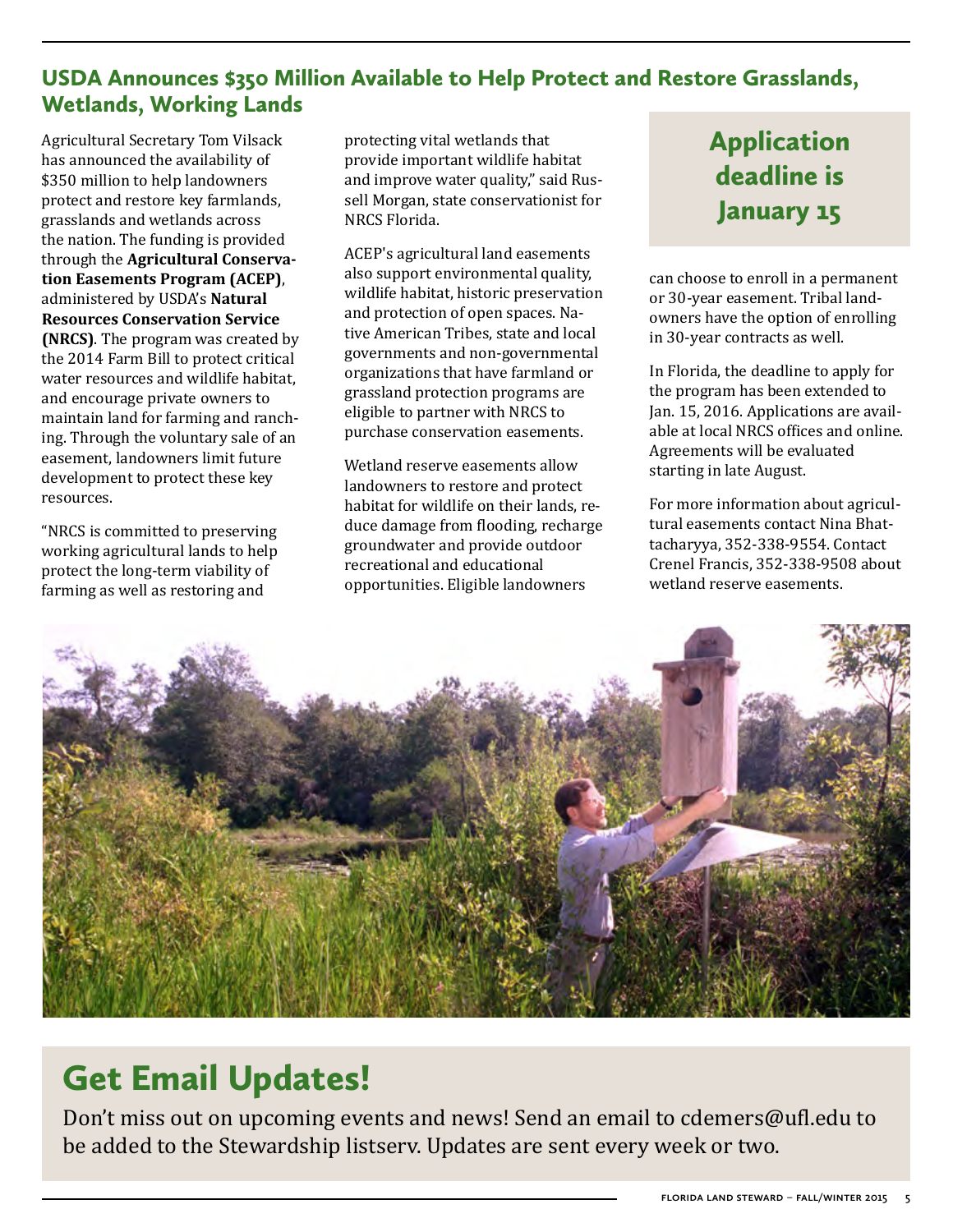# <span id="page-5-0"></span>**TIMBER PRICE UPDATE**

The timber pricing information below is useful for observing trends over time, but does not reflect current conditions at a particular location. Landowners considering a timber sale are advised to solicit the services of a consulting forester to obtain current local market conditions.

Average stumpage prices for the three major products in Florida, as reported in the **3rd Quarter 2015** Timber Mart-South report were:

#### Florida Stumpage Prices

**Pine pulpwood:** \$39/cord (\$15/ton), same as 2<sup>nd</sup> Qtr 2015

**Pine C-N-S:** \$59/cord (\$22/ton), same

**Pine sawtimber:** \$76/cord (\$28/ton), same

### Trend Report

Average stumpage prices for the three major pine products in Florida remained at about the same value as those at the end of the second quarter. Those averages for the rest of the region were mostly down. According to the latest issue of the Timber Mart-South Market Quarterly, Florida is among the strongest timber stumpage markets in the Southern region. Timber market conditions remain stable overall. Building construction continues to improve and fuel costs remain low, relative to those in recent years. The big industry news this quarter and beyond is the recent merger of Plum Creek with Weyerhaeuser, creating a \$23 billion timber company. This merger gives Weyerhaeuser diversification and a much greater presence on the east coast.



Timber Mart-South is compiled and produced at the Center for Forest Business, Warnell School of Forest Resources, University of Georgia, under contract with the Frank W. Norris Foundation, a non-profit corporation serving the forest products industry. See **<http://www.tmart-south.com/>** for information on subscriptions.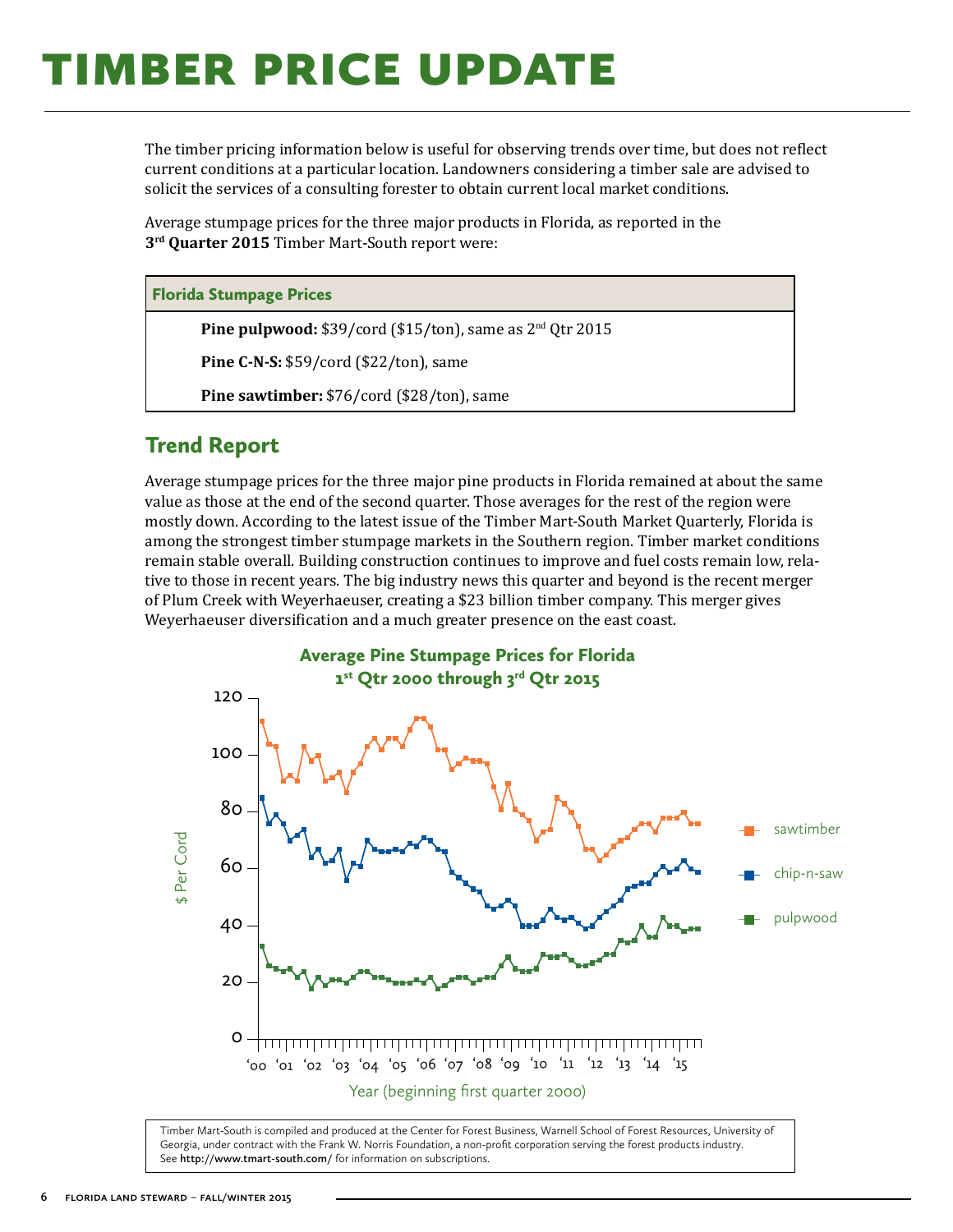# <span id="page-6-0"></span>**CONGRATULATIONS** certified forest stewards and tree farmers

For more information about becoming a Certified Forest Steward or Tree Farmer, contact your Florida Forest Service County Forester, consultant or learn about it at:

[http://www.](http://www.freshfromflorida.com/Divisions-Offices/Florida-Forest-Service/For-Landowners/Programs/) [freshfromflorida.com/](http://www.freshfromflorida.com/Divisions-Offices/Florida-Forest-Service/For-Landowners/Programs/) [Divisions-Offices/](http://www.freshfromflorida.com/Divisions-Offices/Florida-Forest-Service/For-Landowners/Programs/) [Florida-Forest-Service/](http://www.freshfromflorida.com/Divisions-Offices/Florida-Forest-Service/For-Landowners/Programs/) [For-Landowners/](http://www.freshfromflorida.com/Divisions-Offices/Florida-Forest-Service/For-Landowners/Programs/) [Programs/](http://www.freshfromflorida.com/Divisions-Offices/Florida-Forest-Service/For-Landowners/Programs/)

or

http://[www.](http://www.floridaforest.org) [floridaforest.org](http://www.floridaforest.org) These landowners have a current Forest Stewardship and/or Tree Farm management plan for their property and have demonstrated excellent stewardship of their land resources.



Mr. and Mrs. W. A. Milton with Chris Otremba, Lake County



Clifford Schnepf (R) with David Findley, Gadsden County



Dr. Mark Todd (center), Joe Gocsik (L), and Chris Otremba, Lake County



Ann Phillips with Dave Conser, Alachua County